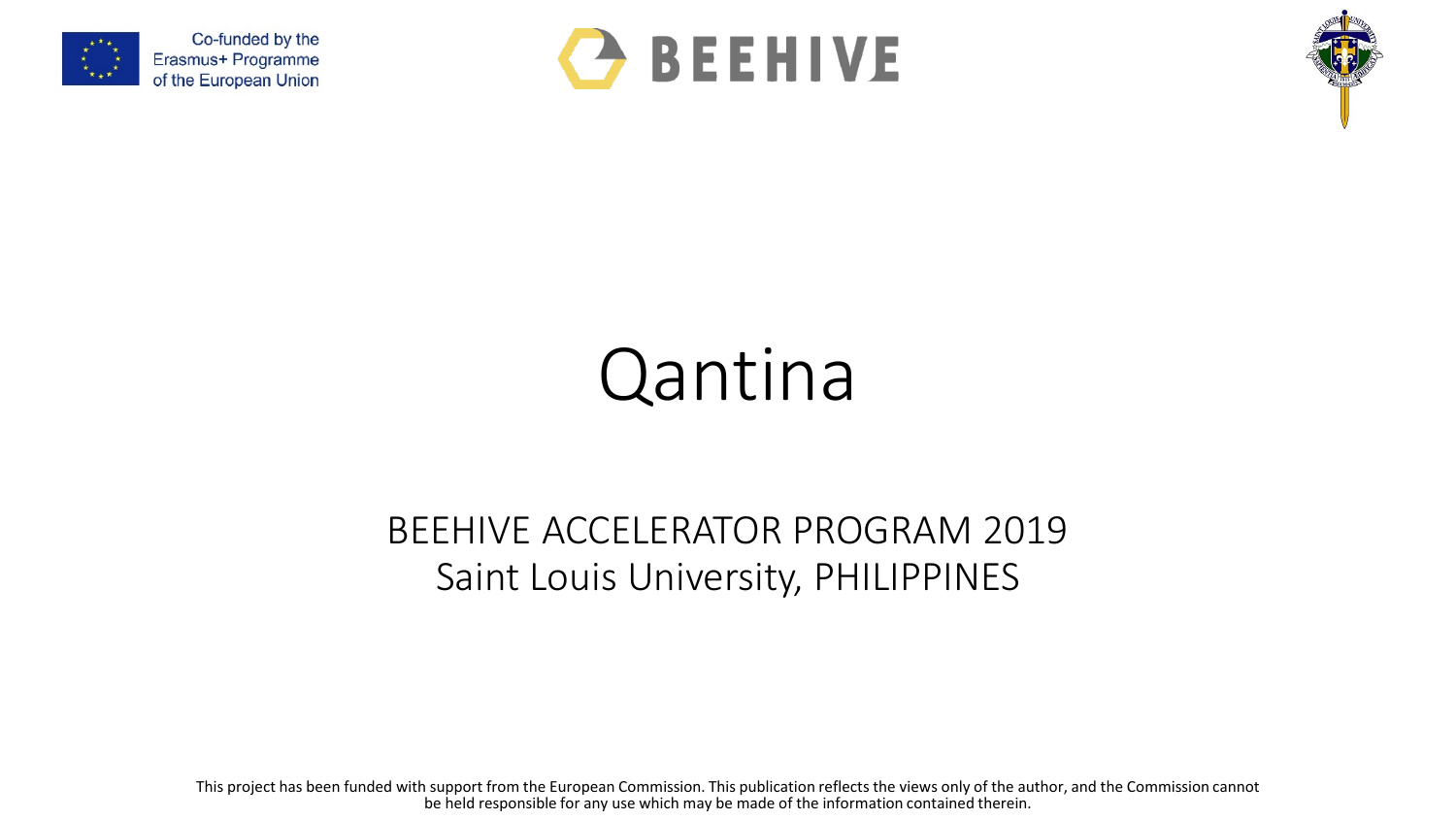





## Team Profile

| Startup Team | Qantina                                                                                                                               |
|--------------|---------------------------------------------------------------------------------------------------------------------------------------|
| The Pitch:   | Qantina is a web and mobie platform where cooks can venture into the food service business without having to set up a physical store. |
| Name:        | David Paul Brackin                                                                                                                    |
| Position:    | Team Member                                                                                                                           |
| Name:        | Patrick Noel Collado                                                                                                                  |
| Position:    | Team member                                                                                                                           |
| Name:        | Neil Gabriel Bucsit                                                                                                                   |
| Position:    | Team member                                                                                                                           |